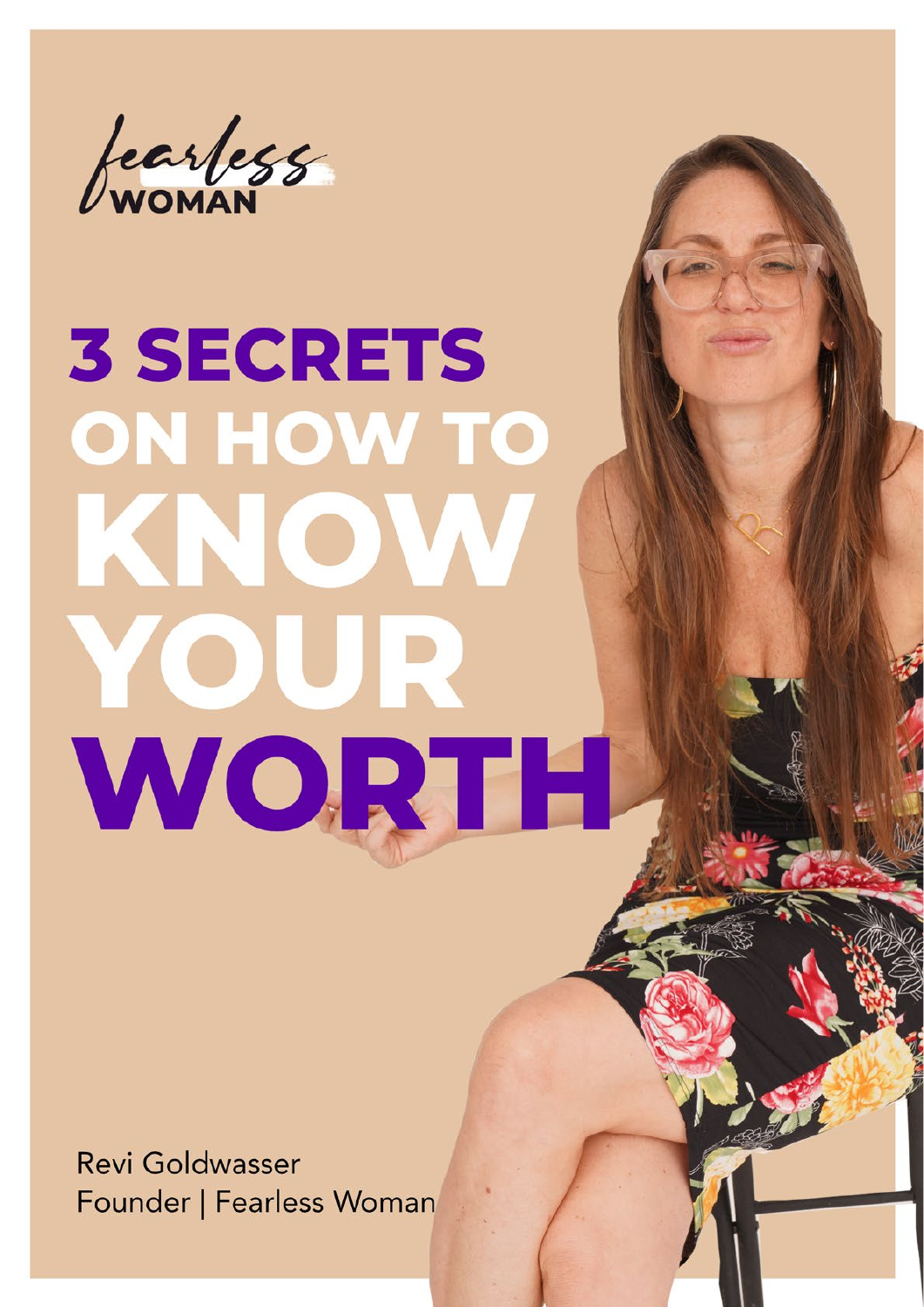

#### **3 very powerful secrets on how to know your worth… how to know and validate your worth.**

#### **These secrets are a game-changer!**

My name is Revi & I'm the creator of **[TheFearlessWomanTribe.com](https://thefearlesswomantribe.com)**

In 2015, I made the hardest decision of my life. I decided to leave my husband after a 20 year marriage. I was so scared. I thought I would die without him. I thought I would be homeless and broke. I thought I was a failure. I thought I was helpless and worthless. I was certain no man would ever want me. And I would never find true love. Boy – was I so WRONG!

Today I stand here before you as a transformed woman. I went from the ashes of divorce devastation to be reborn and liberated into the Fearless Woman I am today. I am a woman of worth, a woman with boundaries, a woman who knows my needs and have self met them, and know the difference between wanting a man and needing a man. And trust me ladies, I will never again "need" a man!

Sadly, due to limiting beliefs and unmet emotional needs that stem directly from our childhood, we grow up with these "memories" as our truth into our adulthood and thus attract toxic relationships and marriages that provide evidence of these limiting beliefs and unmet emotional needs. The pattern and cycle continues. How exhausting!

Knowing your WORTH is one of the most important steps to take to transform your life and become the fearless woman you were born to be!

So how to know your worth?!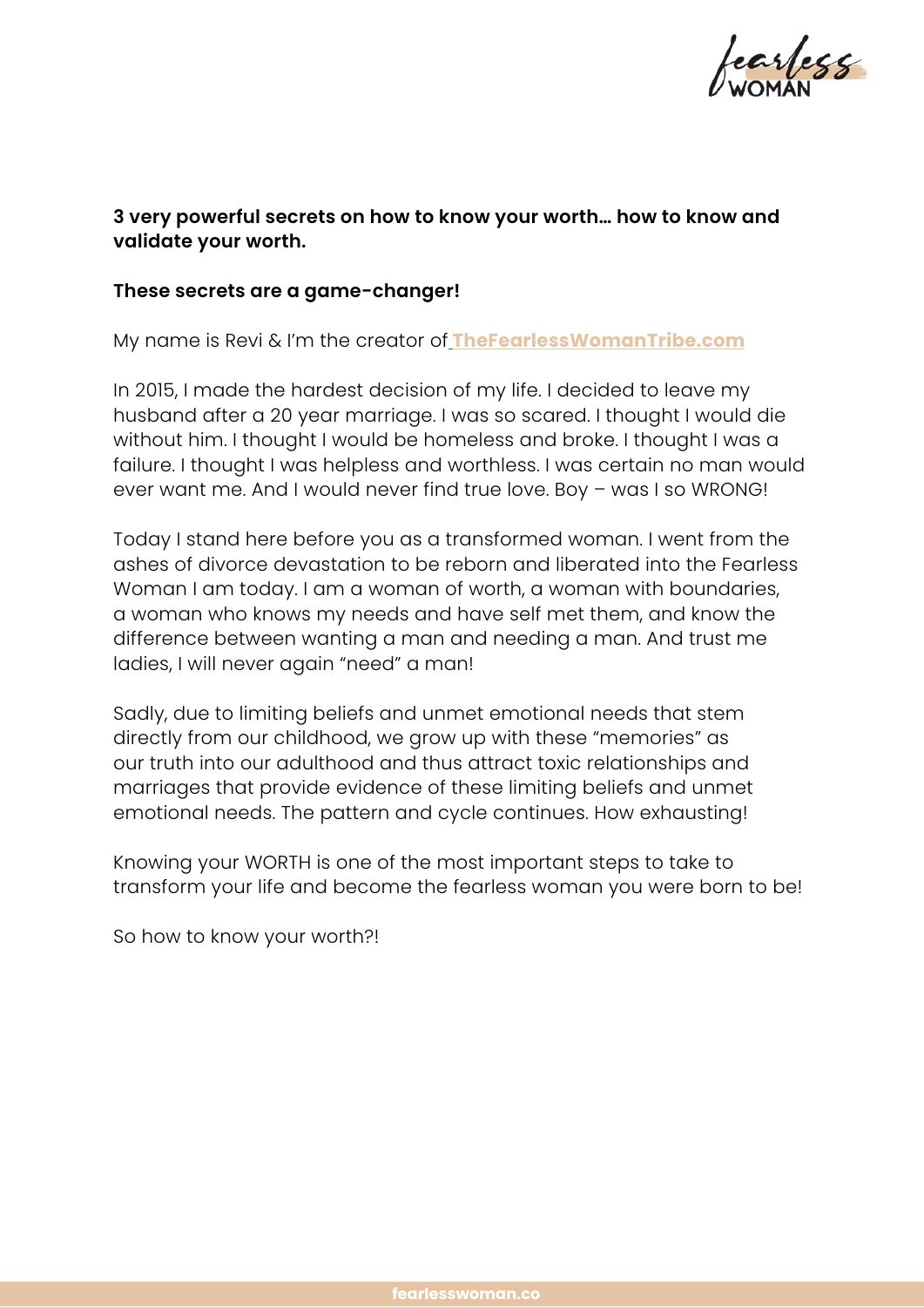



Boundaries is a concept I learned only after leaving my husband!

But guess what… **you're allowed to have boundaries!** 

You get to decide how a person treats you… You get to decide how they talk with you… It's not up to them, it's up to you!

When you've set your boundaries, you are crystal clear on how a person can treat you!

And if they don't accept these boundaries, you can say NO, this is not acceptable!

*"Don't yell at me…" "I don't like this!" "This is not acceptable to me!" "Don't talk with me like that…"*

You have the rights to stop any behavior you don't want to accept.

### **YOU ARE ALLOWED TO HAVE BOUNDARIES.**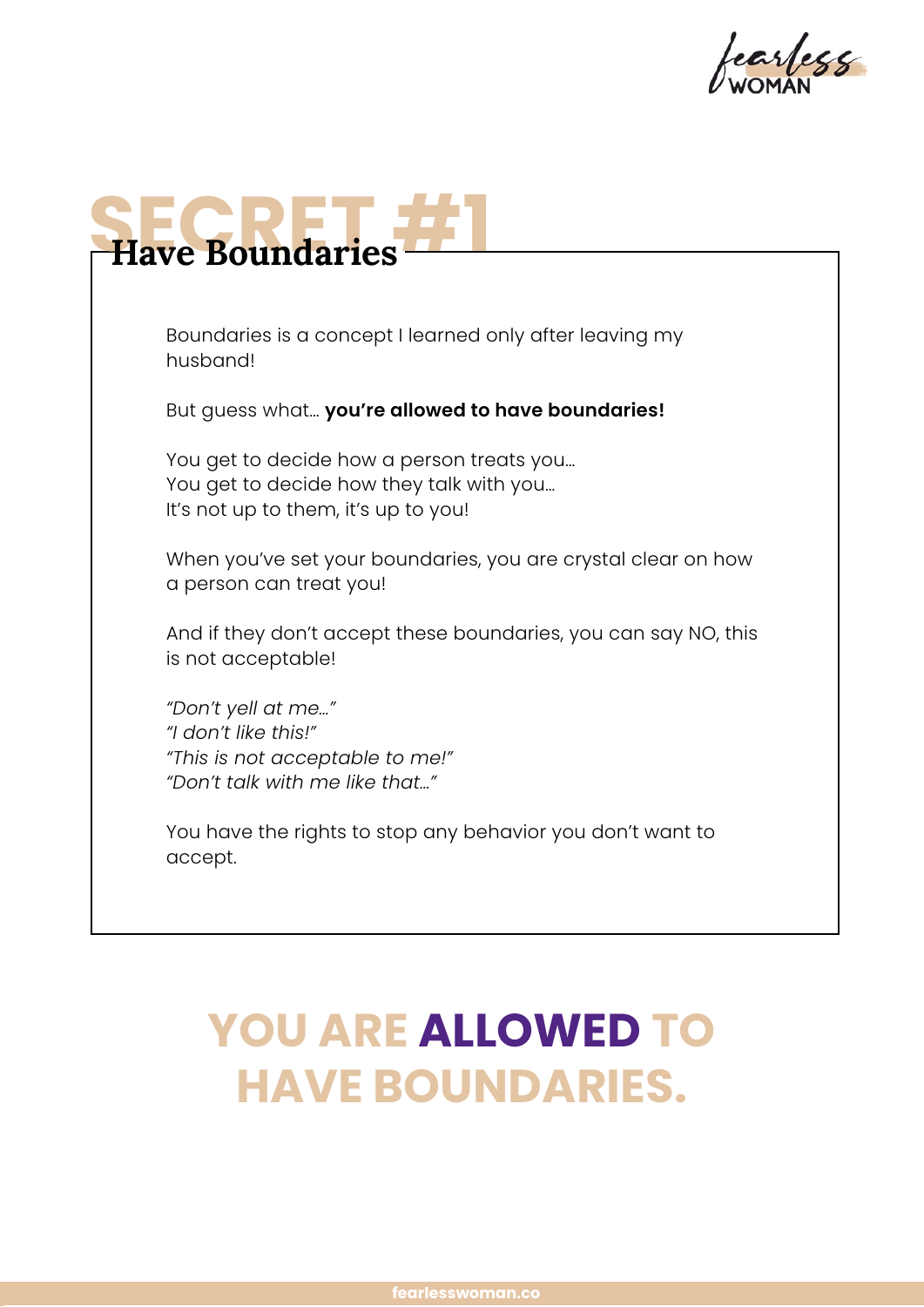

# **SECRET #2 Tap Into Your Intuition**

We, as women, create life and give birth.

Whether you decide to have kids or not, it's irrelevant.

You have THE POWER to give birth. You can carry a baby in you, create a food, provide life. It's mindblowing!

When you grasp the concept of that, you understand the reason why we have the intuition.

This is what makes us so much different from men! We are mystical creatures with ability to create life and so we HAVE intuition.

**Intuition doesn't come from out minds, it comes from our hearts.**

Honor your intuition. Don't ignore it!

The more you use your intuition, the stronger it becomes. That's how you tap into your worth!

### **HONOR YOUR INTUITION. DON'T IGNORE IT!**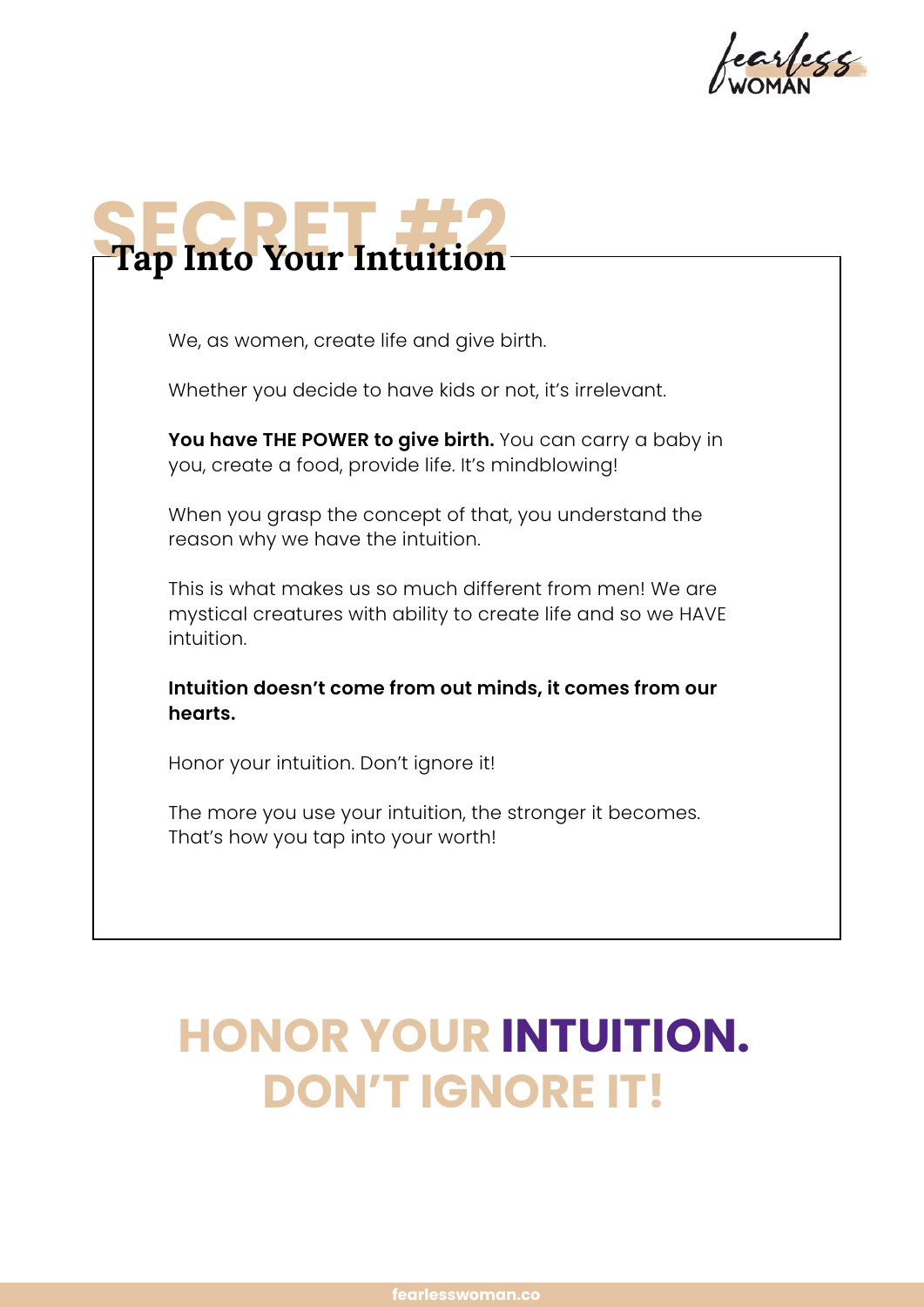

## Recognize That You Come First

This to me was a mind blowing concept.

When I left my husband I was devastated. I didn't know who I was. I didn't know what to do.

And one of the revelations I had later - I never put myself first! I didn't even put myself last... I just wasn't on the list!!

**Now you must not only put on top of the list but you will ALWAYS be your own number one.**

You do what feels right, you do things that do not compromise you.

When you are your own number one, it feels SO GOOD!

The best thing about this: others will put you on top as well. Like attracts like!

Honor yourself, respect yourself. Others will pay attention & do the same.

### **YOU ALWAYS MUST BE ON TOP OF YOUR LIST.**